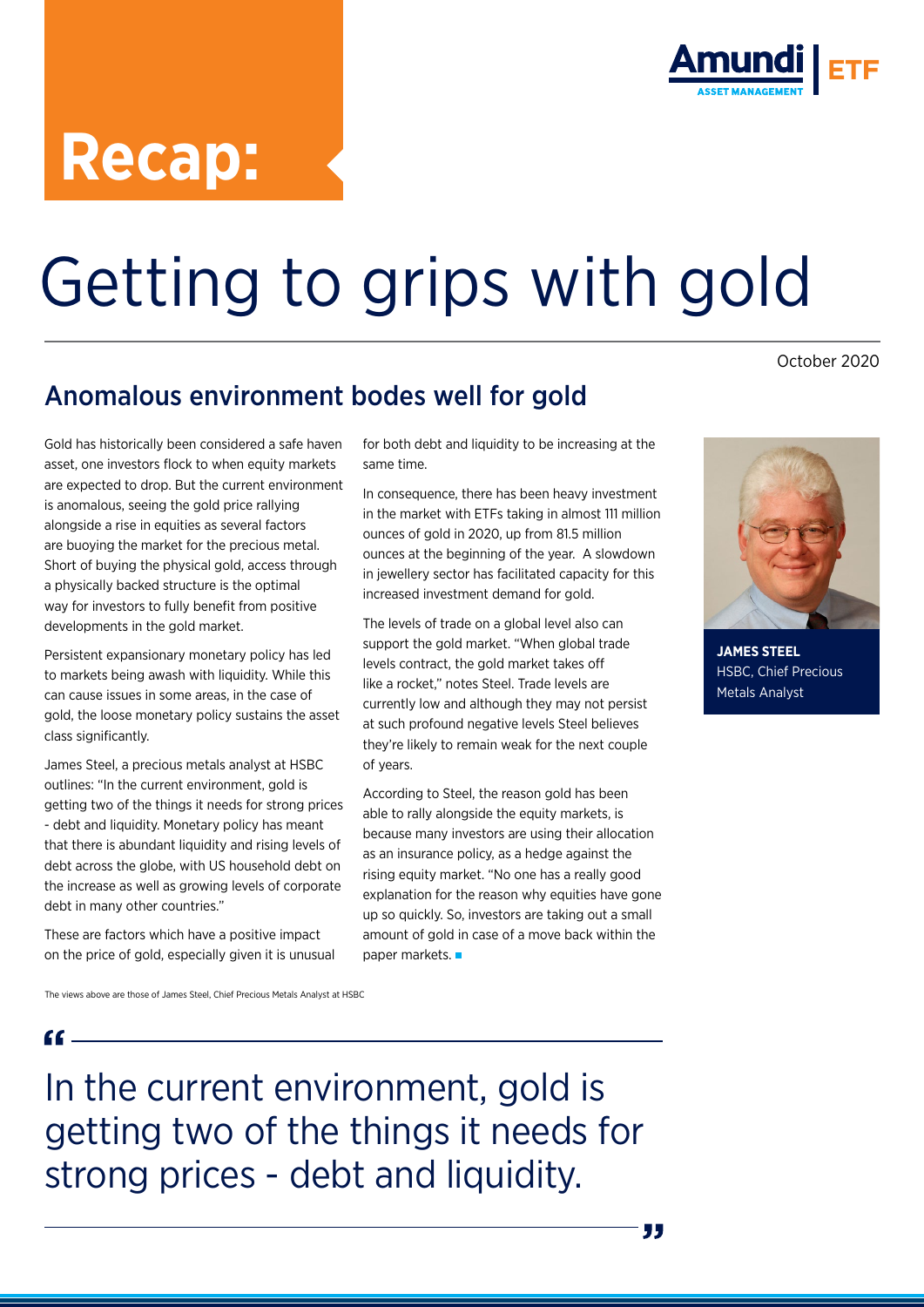**Recap:** ESG Performance



#### Trouble in futures

Gold trading falls into two main categories: the physical, or spot, gold market, which trades the precious metal itself, and the derivatives market. The latter takes the form of futures contracts which are traded on the Comex exchange in New York. "Historically the relationship between these two markets has been extremely robust with the gold futures trading in line with the spot price.

"This year however, this relationship has broken down completely. At one point, futures prices were trading at more than 4% over the spot gold price," comments Gregoire Blanc, Global Head, Capital Markets & Liquidity, Amundi.

This dislocation was an unprecedented phenomenon driven by three primary factors related to the sourcing, refining and shipping of physical gold. Although sourcing the metal was slightly problematic in light of the lockdown, this issue had little impact on the market itself. What proved more difficult was refining the 400-ounce bars, the size usually held in vaults, into the 100-ounce bars needed to settle futures contracts on the Comex. These difficulties arose following the shutdown of three major refineries in Switzerland as a result of the Covid-19 pandemic. Shipping any 100-ounce bars which were able to be refined over to New York was another challenge, given they are usually transported on commercial flights, many of which were grounded.

Blanc remarks: "All of these elements combined lead to some noise that drove the futures prices up, all while the market for physical gold remained robust and resilient. This suggests futures contracts are not the ideal tool for investors to gain access to the gold spot price."

The Amundi Physical Gold ETC is a fully allocated physical gold product, meaning an investment in such a structure is the closest investors can get to the spot price of gold without buying the metal directly. This ETC does not use any futures contracts so would not have been subject to the pricing issues Blanc describes. Instead, every Amundi Physical Gold ETC share is fully backed by the precious metal itself – which is sourced by an authorised participant (AP) ahead of the ETC shares being created. No new shares are created within this ETC the gold is physically held in the custodian's vault. This in turn means that any sale or redemption in the ETC shares is always supported by physical gold of equivalent value.

Another differentiating factor of the Amundi Gold ETC is the sustainability dimension.



**Gregoire Blanc** Amundi, Global Head, Capital Markets & Liquidity

For more information about the LBMA's responsible sourcing guidance visit lbma.org.uk/responsible-sourcing

 $cc_$ 

The Amundi Physical Gold ETC is a fully allocated physical gold product, meaning an investment in such a structure is the closest investors can get to the spot price of gold without buying the metal directly.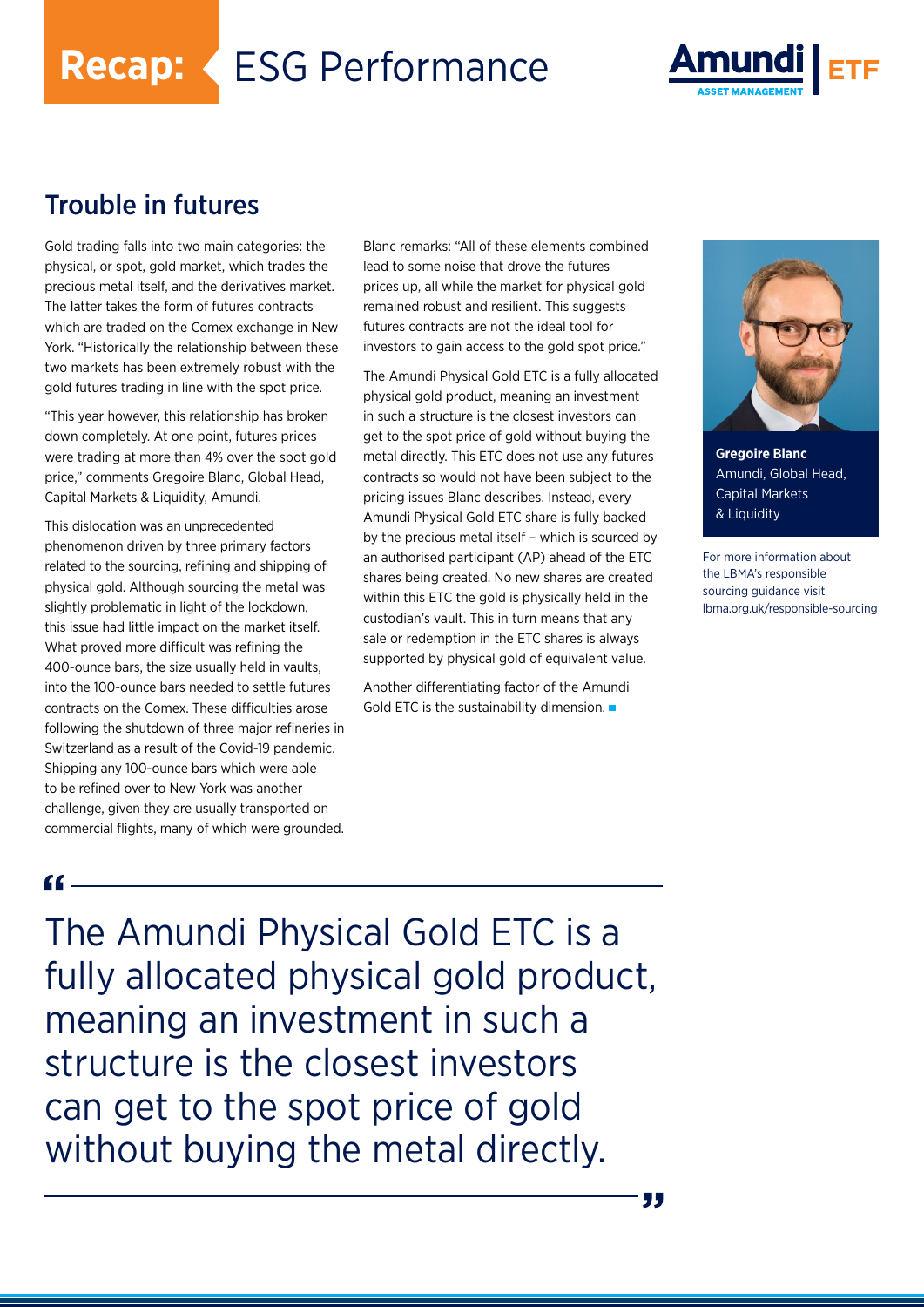**Recap:** ESG Performance



#### Responsible sourcing

As environmental, social and governance (ESG) factors come under the lens across various investment markets, the sustainability aspect of the gold market is also being scrutinised further by investors.

Nicolas Fragneau Head of ETF product specialists, Amundi details: "Responsible investing is one of investors' main concerns at the moment so it's a logical next step to see how this can be implemented within gold allocations."

In 2012, the London Bullion Market Association (LBMA) set up the Responsible Gold Guidance for good delivery refiners. The aim of this was to combat systematic or widespread abuses of human rights, to avoid contributing to conflict, and to comply with high standards of anti-money laundering and combating terrorist financing practice. The guidance was based on the OECD Due Diligence Guidance as well as Swiss and US KYC, Anti-Money Laundering and Combating Terrorist Financing regulations, to guarantees its robustness.

Under the Responsible Gold Guidance, all refiners bringing gold to the LBMA are subject to an annual audit. A minor breach leads to an action request and a new audit must be performed within three months to make sure the breach has been resolved or corrected. A major breach on the other hand means the refiner is excluded from the authorised list of refiners and not allowed to bring gold to the exchange.

Given that gold, as a material, can be recycled almost perpetually, Fragneau highlights that the only way to identify gold which has been sourced sustainably is the 2012 cut off mark, when the LBMA guidance was introduced.

He says: "To make sure that 100% of the gold used to back the investments in the Amundi ETC is responsibly sourced we have decided to only include gold which was mined and refined after 2012. This guarantees that all the gold bars backing our product were mined and refined in a supply chain environment compliant with the LBMA's responsible sourcing programme."

As a further example of Amundi's deep commitment to sustainability, our companywide voting and engagement programme also incorporates active engagement with mining companies, including those involved in mining precious metals. The engagement with these organisations covers topics such as human rights, water risks, hazardous waste and tailings management.



**Nicolas Fragneau** Amundi, Head of ETF Product Specialists

#### $G =$

Responsible investing is one of investors' main concerns at the moment so it's a logical next step to see how this can be implemented within gold allocations.